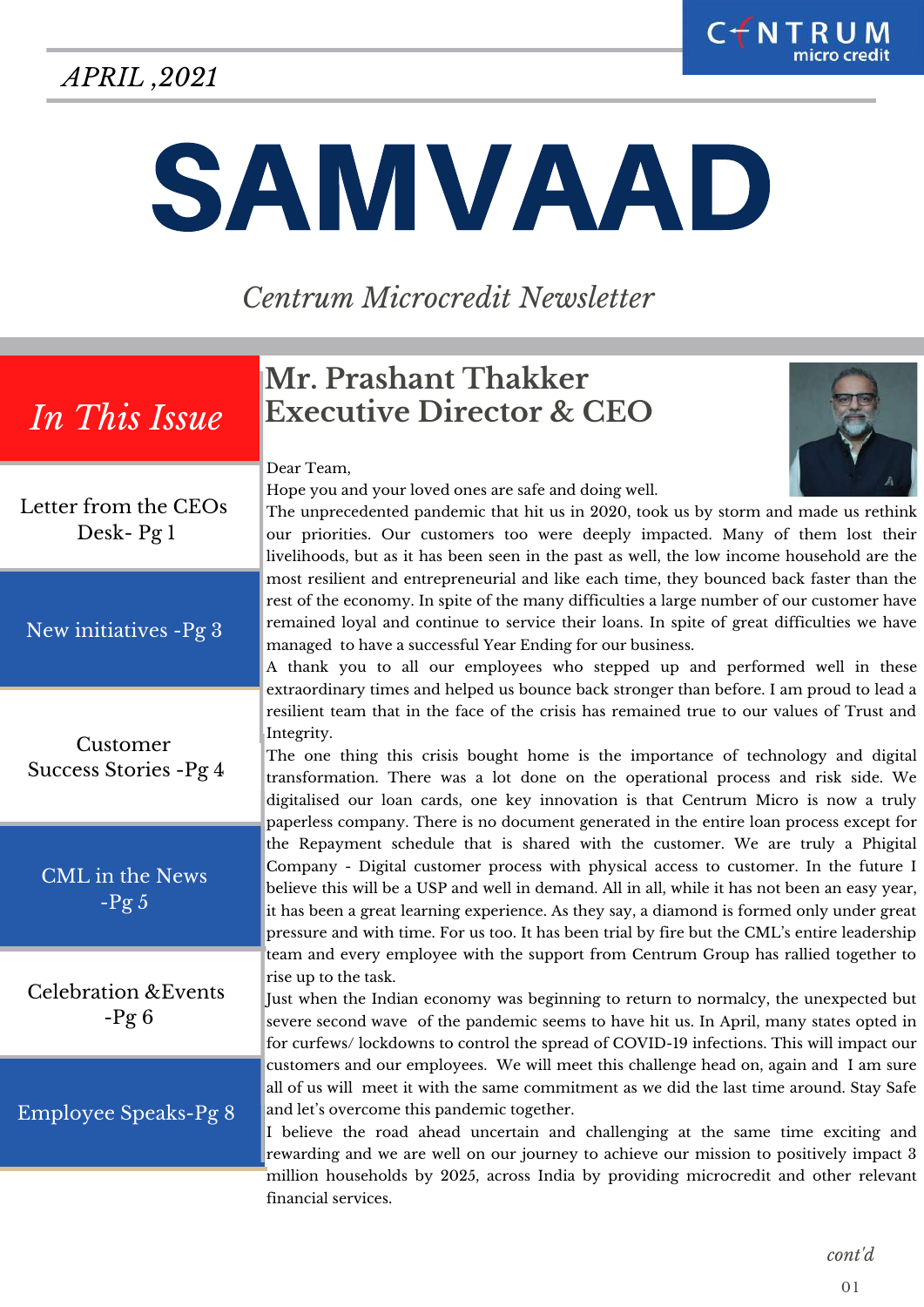



9 States



73 Districts



2,07,952 Customers 852 Employees



131 Branches





459.24 Portfolio in Cr

As on 31st March,2021

#### **Mr. Hariharan Iyer Head - Risk and Strategic Initiatives**

At an industry level, credit risk is at an elevated level due to the COVID Pandemic. The Government and Regulatory interventions have provided some relief to the customers as well as the MFIs during the initial phase of the Pandemic. One of the biggest positives of the first wave was that infections were predominantly confined to large urban centres.

However, the second wave of infections, have started hitting Tier II towns and cities, which can have a cascading effect on rural/semi-urban areas. The microfinance sector, has not witnessed such prolonged periods of uncertainty in the last several years. At this juncture, it is pertinent to evaluate the issues that are emerging out of this situation; and what measures Centrum Microcredit can take to manage the associated risks.



One of the most important factors that leads to Credit Risk in such a scenario, where the staff cannot visit our customers, is the MFI's inability to stay in touch with the customers. Hence, Customer Connect through multiple means and channels becomes very critical to reduce the inability of staff to physically reach out to the customer.

Another Important Risk faced by an MFI is Operational Risk. Adoption of Technology can play a significant role in reducing the risk associated with fraudulent documentation, cash collection, and other field practices including audit. Technology not only plays an enabling role in facilitating smoother operational processes, but also helps the management to effectively monitor the operations even when supervisory field level visits and audits are not feasible.

Due to the increased uncertainty in such a dynamic Market Risk environment, it is critical for the MFI to dynamically revisit the Credit Norms especially since the credit behaviour becomes less predictable. The field team has to continuously stay glued to the ground reality to ascertain whether the credit norms of market players are going to create potential risks for the MFI in future.

In such a dynamic environment, the Risk and Credit function, has to be dynamic to track the developments in the market with respect to the developing trends in customer behaviour, technological changes, market practices that can impact credit culture. The Risk team's role has to evolve from a post facto analysis to continuous analysis to support and strengthen Field Operations, which is the backbone of an MFI.

We at Centrum Microcredit, have incorporated the above approach to manage Credit, Operational and Market Risks in a dynamic manner.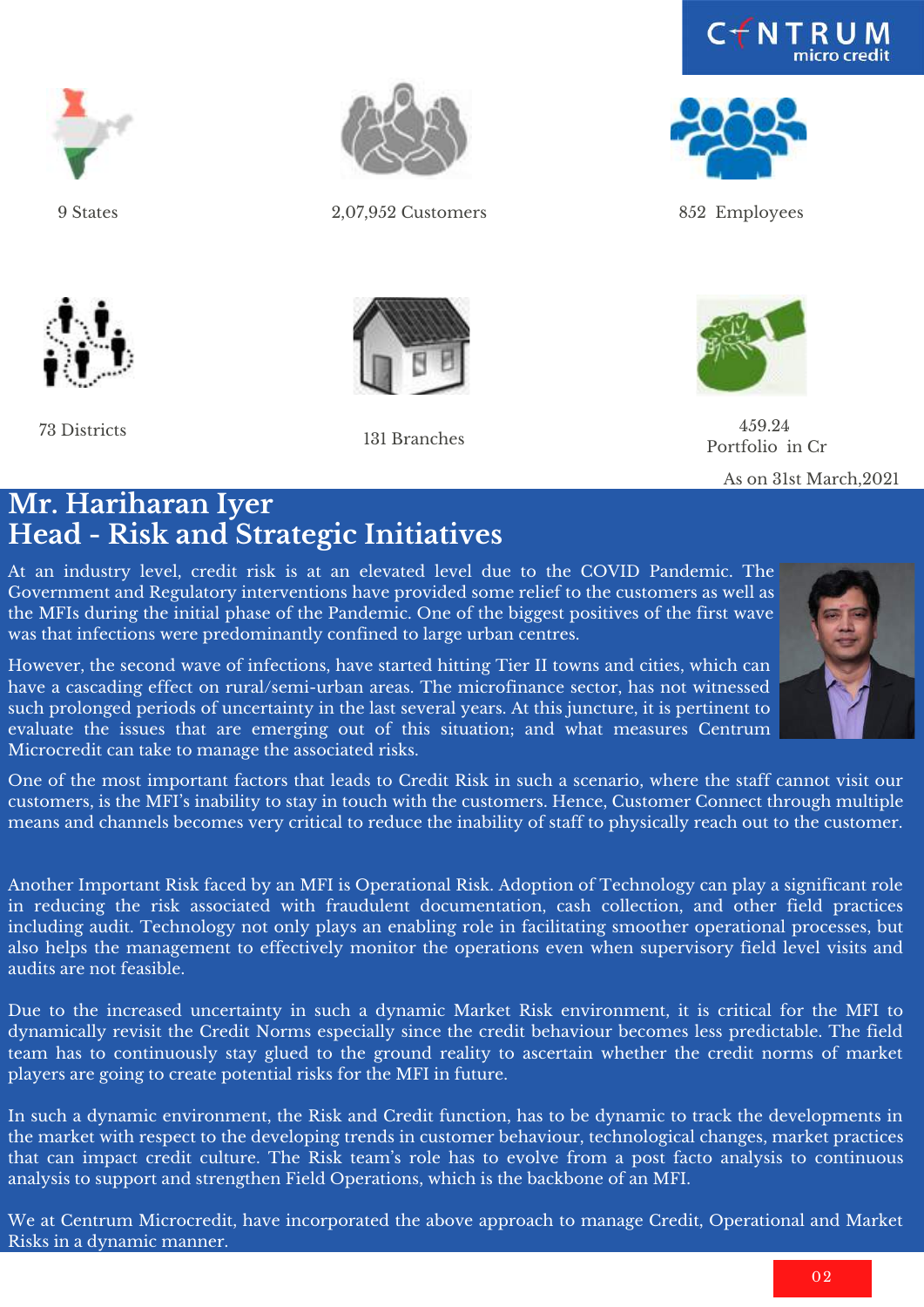# New Initiatives:

![](_page_2_Picture_1.jpeg)

![](_page_2_Picture_2.jpeg)

| appeared to recommence                                                   |                                                      |                                 |                   | ऋण आवेदन फॉर्म<br>anker life, sanaraan |                          |                                                                                                                                                                                                                                                                                                                                                                                                                                                                                                                                                                                                                                                                                                                                                                                                                                         |                 |
|--------------------------------------------------------------------------|------------------------------------------------------|---------------------------------|-------------------|----------------------------------------|--------------------------|-----------------------------------------------------------------------------------------------------------------------------------------------------------------------------------------------------------------------------------------------------------------------------------------------------------------------------------------------------------------------------------------------------------------------------------------------------------------------------------------------------------------------------------------------------------------------------------------------------------------------------------------------------------------------------------------------------------------------------------------------------------------------------------------------------------------------------------------|-----------------|
| 2,918<br><b>BALASOFINA</b><br>ass and<br>TEMPORTAL                       |                                                      |                                 | 20100-1-          |                                        |                          |                                                                                                                                                                                                                                                                                                                                                                                                                                                                                                                                                                                                                                                                                                                                                                                                                                         |                 |
| <b>STOCK</b> IFIATIVALIAN                                                |                                                      |                                 |                   |                                        |                          |                                                                                                                                                                                                                                                                                                                                                                                                                                                                                                                                                                                                                                                                                                                                                                                                                                         |                 |
| its los finds                                                            | <b>STATIST</b>                                       |                                 | 38247             |                                        | -TACTES                  |                                                                                                                                                                                                                                                                                                                                                                                                                                                                                                                                                                                                                                                                                                                                                                                                                                         |                 |
| wif                                                                      | z.                                                   |                                 | аŘ                | <b>MARK</b>                            |                          |                                                                                                                                                                                                                                                                                                                                                                                                                                                                                                                                                                                                                                                                                                                                                                                                                                         |                 |
| <b>Rhair</b>                                                             | <b>High Scienced SAV</b>                             |                                 | šм                | <b>Farmer</b>                          |                          |                                                                                                                                                                                                                                                                                                                                                                                                                                                                                                                                                                                                                                                                                                                                                                                                                                         |                 |
| जारीकी                                                                   | 25/98/10021401                                       |                                 | ČET               | Amalan                                 |                          |                                                                                                                                                                                                                                                                                                                                                                                                                                                                                                                                                                                                                                                                                                                                                                                                                                         |                 |
|                                                                          |                                                      |                                 |                   |                                        |                          |                                                                                                                                                                                                                                                                                                                                                                                                                                                                                                                                                                                                                                                                                                                                                                                                                                         |                 |
|                                                                          | ÷                                                    |                                 | $\overline{r}$    | WEEPS YOU                              |                          | unitors in your may                                                                                                                                                                                                                                                                                                                                                                                                                                                                                                                                                                                                                                                                                                                                                                                                                     | <b>Time</b>     |
| EL-KITER                                                                 | most behinderwest insurancies                        |                                 | house.            | <b>CLASS LESS AND</b>                  |                          | Zener                                                                                                                                                                                                                                                                                                                                                                                                                                                                                                                                                                                                                                                                                                                                                                                                                                   | Nettelland      |
| <b>HOUT</b>                                                              | VASCONER BAJARAM BELEVAS                             |                                 |                   |                                        |                          |                                                                                                                                                                                                                                                                                                                                                                                                                                                                                                                                                                                                                                                                                                                                                                                                                                         |                 |
| Farin                                                                    |                                                      |                                 |                   |                                        |                          |                                                                                                                                                                                                                                                                                                                                                                                                                                                                                                                                                                                                                                                                                                                                                                                                                                         |                 |
|                                                                          |                                                      |                                 |                   |                                        |                          |                                                                                                                                                                                                                                                                                                                                                                                                                                                                                                                                                                                                                                                                                                                                                                                                                                         |                 |
| three not desire.                                                        |                                                      |                                 | TEST SENAMALA PTA |                                        |                          | U.H.S. N. S. HARRY LESS AND MORE CANDISTIC MALLINDAN POUS REAL BURGEA, 1945 & MARKLAND AN HOUSE DA BASE<br>FETRIS, NEOES                                                                                                                                                                                                                                                                                                                                                                                                                                                                                                                                                                                                                                                                                                                |                 |
| <b>budit</b><br>seite p                                                  | SADHAAR                                              | $k$ ačia s<br><b>MISSIONARI</b> | <b>Sharpard</b>   |                                        | 33000<br><b>MARGAZZZ</b> |                                                                                                                                                                                                                                                                                                                                                                                                                                                                                                                                                                                                                                                                                                                                                                                                                                         |                 |
| re-askes                                                                 | SAUDILLE                                             | 100901110818                    |                   |                                        |                          |                                                                                                                                                                                                                                                                                                                                                                                                                                                                                                                                                                                                                                                                                                                                                                                                                                         |                 |
|                                                                          | distribution. The compute concernative associates to |                                 |                   |                                        |                          |                                                                                                                                                                                                                                                                                                                                                                                                                                                                                                                                                                                                                                                                                                                                                                                                                                         |                 |
|                                                                          |                                                      |                                 |                   | LEFORETOR WEN: ADMINISTRATION          |                          |                                                                                                                                                                                                                                                                                                                                                                                                                                                                                                                                                                                                                                                                                                                                                                                                                                         |                 |
| <b>TRE ANNIPHIA</b>                                                      |                                                      |                                 |                   | ESPECIFIE INTE - INTE AMACHINAMIAN     |                          |                                                                                                                                                                                                                                                                                                                                                                                                                                                                                                                                                                                                                                                                                                                                                                                                                                         |                 |
| <b>BIN UND ROBOLERINGS</b>                                               |                                                      |                                 |                   |                                        |                          |                                                                                                                                                                                                                                                                                                                                                                                                                                                                                                                                                                                                                                                                                                                                                                                                                                         |                 |
|                                                                          |                                                      |                                 |                   |                                        |                          |                                                                                                                                                                                                                                                                                                                                                                                                                                                                                                                                                                                                                                                                                                                                                                                                                                         |                 |
| <b>CAR ABO</b>                                                           | 11,550.00                                            |                                 |                   | करा सर्व                               |                          | 1,300.00                                                                                                                                                                                                                                                                                                                                                                                                                                                                                                                                                                                                                                                                                                                                                                                                                                |                 |
|                                                                          | THE R LOOK ASSOCIATE, CATLE & FIGHTY                 |                                 |                   | WHIPFIER HOLD reserves                 |                          |                                                                                                                                                                                                                                                                                                                                                                                                                                                                                                                                                                                                                                                                                                                                                                                                                                         |                 |
| ma allow                                                                 | \$1,000.00                                           | KINDET KIND LAY WATER           |                   | <b>VALUE</b>                           |                          | sava av (Rosalva avtes)                                                                                                                                                                                                                                                                                                                                                                                                                                                                                                                                                                                                                                                                                                                                                                                                                 | 33, 81          |
| <b>切れま</b>                                                               | 1.80.00                                              | REVENUES VISS                   |                   | 26.901.00                              |                          | and to end in the                                                                                                                                                                                                                                                                                                                                                                                                                                                                                                                                                                                                                                                                                                                                                                                                                       | $\overline{18}$ |
| aream disc                                                               | 1444.00                                              |                                 |                   |                                        |                          |                                                                                                                                                                                                                                                                                                                                                                                                                                                                                                                                                                                                                                                                                                                                                                                                                                         |                 |
| and became efficiently and<br>was interview we whose situations (4-4-8). |                                                      |                                 |                   |                                        |                          | Remarkting ages situates aveil at word at was be present in fard via wave at endt and utilitation and in the role satisponents. Inselfar starrer admi<br>all officials in play + 124784, more + direction and in the determination of the company officials of the annihil that of rest in the fields of the company them.<br>agatator al ultipo est d'it ap anti este una alla d'artif is se par a partifi el dia arua gopo ani.<br>So anvitat il fra via associat pell vario avoit apar que s'artif cera aspecit va se sete ve d'ar se prae al gir avò l'ilim<br>मिल इस ० कहती चमिल थी छह पस्ता गया है। इस उत्तर साल करने तोर स्लेकर करने को किस है। फिस एवं सालिब स्लॉक्स करने और उत्तर पड़ी के टीम पर इसी समी<br>sage files exhibit service square et whose suice, aircrain or, may not events. Bu wrope, not shell be spelled ords |                 |

#### **Aadhar Based Customer E-sign & Partnerships with Fintech Companies**

- Complete paperless disbursements with the launch of the Aadhar based customer e-sign
- This process stops the physical document moving
- Centrum has helped customers mitigate their KYC Risk
- The process is currently active in all our Branches
- Environmental Assisstance:

25 pages of paper will be saved per group created depending on the disbursement amount

- Centrum is venturing into various digital lending partnerships for on-boarding customers digitally.
- We at Centrum will do our due diligence along with their scoring model and complete the loan disbursement process effectively and efficiently.

## Digital Lending Partnership - Fund Fina and CML

- CML's credit scoring criteria along with Fund Fina's proprietary scoring algorithm called "Truescore" filters loans from their enterprise partners, using the algorithm analyses transactional data of potential borrowers on the platform of Fund fina's enterprise partners, predominantly payment companies, qualifies them for credit, and calculates their loan eligibility.
- We are able to widen our customer reach and use their digital platform to directly mutually benefit both parties and also benefit our customers.

![](_page_2_Picture_16.jpeg)

![](_page_2_Picture_17.jpeg)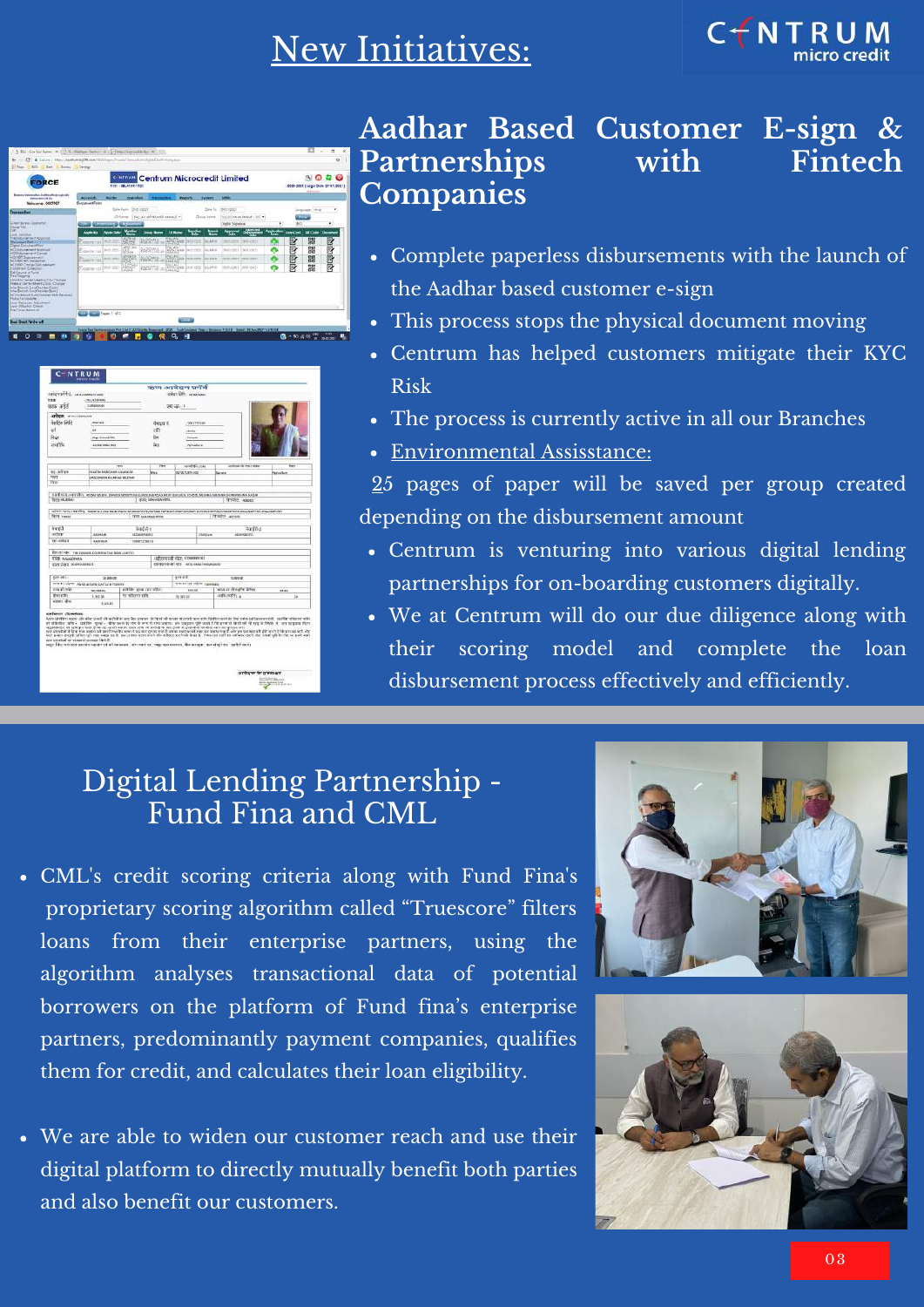## **Customer Success Story**

![](_page_3_Picture_1.jpeg)

#### **The Ray of Hope**

#### **Priti Shankar Bilaspur, Chhattisgarh**

After my husband's death,2 years ago, my daughter and I moved in to stay with my parents. I began working at a parlour where I learnt about beauty treatments and even learnt how to run one. I was struggling between long hours at work and taking care of my daughter at home as both my parents were running a grocery shop. I always wished that someday I could open a parlour of my own so that I could improve my financial status and also work flexi-hours.

A year ago, Centrum's Loan Officer approached me and explained the concept of Joint Liability Group Loan. With the Loan amount of Rs 30,000 sanctioned to me, I started a parlour. I run the shop myself, and even provide home services for many of my clients. In the future, I hope to expand the parlour.

Priti says, "When it seemed impossible to move ahead in life with my husband passing, Centrum Microcredit came as a ray of hope and encouragement that I needed to be an independent successful businesswoman."

CTNTRUM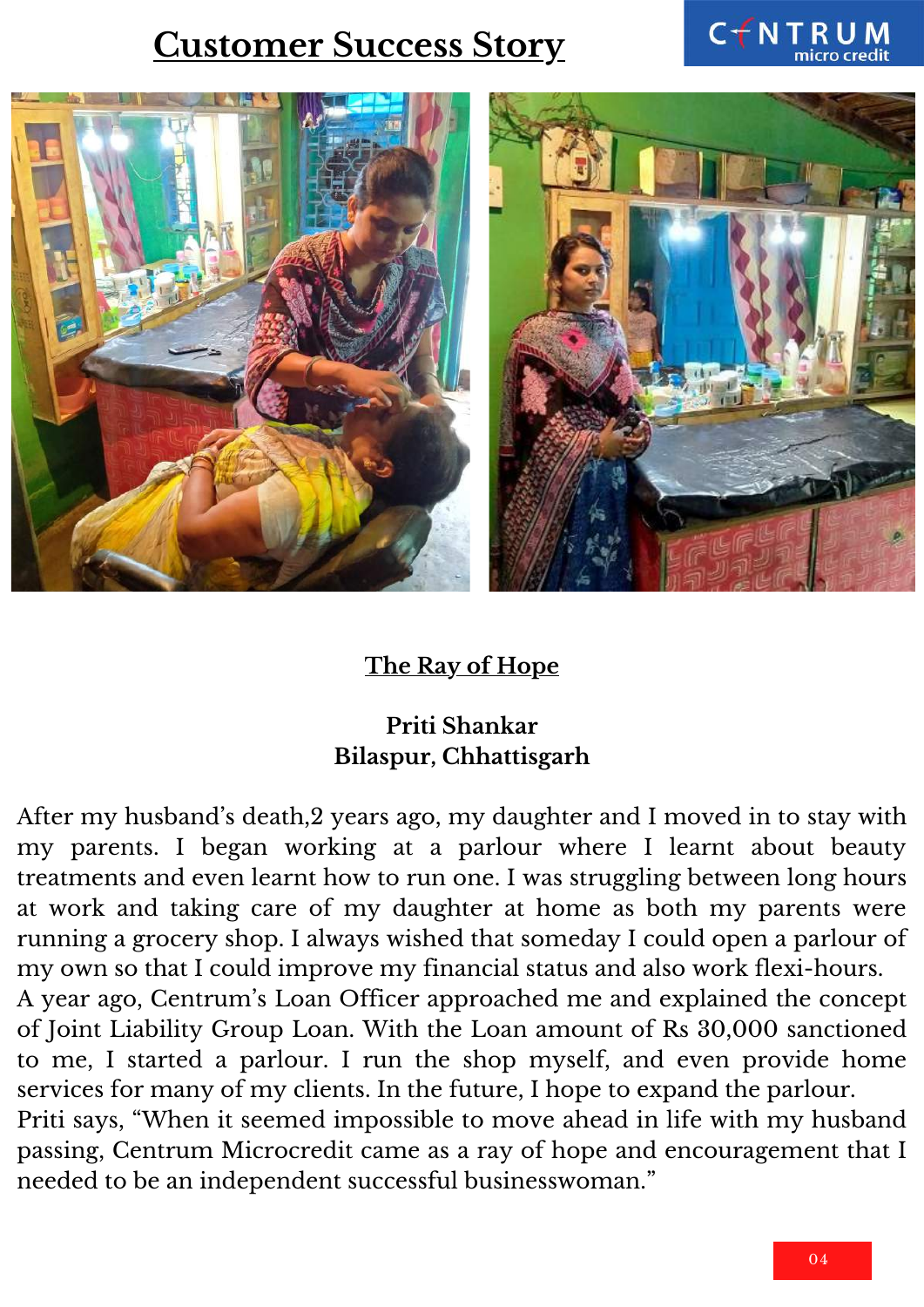## CML in the News

![](_page_4_Picture_1.jpeg)

India's first digitally executed Commercial Paper issuance by **Centrum Microcredit in Association with NSDL** 

रायपुर। उद्यमी बनकर आर्थिक स्वतंत्रता

पाने का सपना देखनेवाली महिलाओं के

जीवन सुधारने में माइक्रोफाइनेंस अहम<br>भूमिकानिभा रहा है. छत्तीसगढ़ के बिलासपुर

जिले की निवासी मनीपा साह के उत्कर्ष की<br>कहानी भी कुछ अलग नहीं है.

थे. उनकी अल्प अाय, चार सदस्यों के परिवार

य, उनका अपने आप, पार सपरमा के पायता है<br>परिवार बड़ी मुश्किल से फुछ बचत कर पाता.<br>परिवार बड़ी मुश्किल से फुछ बचत कर पाता.<br>कलिनाइयों आती थी. अतिरिक्त अप जुटाकर<br>परिवार की मदद के लिए मनीषा को सिलाई<br>कढ़ाई जैसे छोटे मोटे काम करने

परिवार के चुनौतीभरे आर्थिक संकटसे

गुजर राग्न था, तब जीवन ने एक अप्रत्याशित

-<br>सकारात्मक मोड़ लिया. एक साल पहले,<br>मनीषा ने इलाके की कुछ महिलाओं के बारे

oini भा कुछ अलग गठा ठ.<br>उनके पति चश्मे के कारखाने में कम करते

Prashant Thakker- CEO, Centrum Microcredit Limited<br>said, "Under the current circumstances the business world<br>is adapting to embracing technology and digitalisation in<br>every aspect, Centrum Microcredit is pleased to be<br>asso

Exercision intersection is happy to participate in the first<br>centrum Microcredit is happy to participate in the first<br>online Commercial Paper issuance process and we would<br>like to thank NSDL, Yes Bank as an IPA and Norther

# सेंट्रम माइक्रोफाइनेंस: छतीसगढ के छोटे उद्यमियों को बढ़ावा देता हुआ

अतिरिक्त अग्रय के मौके जनके जीवन में खुशियाँ और आशाएं लेकर अत्ये है.<br>आज मनीषा और उनका परिवार समाज

में सम्मान की जिंदगी बिता रहे है. उन्हें खुशी है के वह एक सफल उद्योजिका बन गयी है और साथ ही एक माँ के रूप में अपनी जिम्मेदारियां भी निभा सकती है, जरुरत के समय अन्य महिलाओं किओ तरह उसे मदद करने के लिए वह सेंट्रम माइक्रोक्रेडिट की ऋणी तथा आभारी है, अपनी सफलता का खना तथा आभारा 6. अपना सफलता का<br>बेब सेंट्रम माइक्रोफाइनेंस को देते हुए मनीया<br>कहती है, हमेरे सपने पुरे करने और मेरे जीवन<br>बढ़ा बदलाव लेन में मेरी मदद करने के लिए मैं सेंट्रम माइक्रोफाइनेंस के आधारी हूँ, मैं न सदन मारक्राकारना के आभाग है, न<br>अपना व्यवसाय और बड़ाना चाहती हूँ और<br>यह महामारी ख़तम होने के बाद बच्चों की<br>अच्छी स्कुल में भेजना चाहती हूँ,ह्व

.<br>मैं सुना, जिन्होंने एकसाथ मिलकर एक गुट बनाकर कर्जा लिया और अपना व्यवसाय भूरू किया. वह उस गुट की सदस्योंसे मिली<br>और उनके जरिये सेंट्रम माइक्रोक्रोडिट के कर्ज<br>अधिकारी से संपर्क किया. जिन्होंने संयुक्त देवता सामूहिक कर्ज और उससे होनेवाले

दनता सामूहक कन्न जार उससे सानवाल<br>लाभ के बारे में विस्तार से जानकारी दी.<br>कुछ दिनों तक परिवार और मित्रों के साथ चर्चाओं का दौर चला. जिसके बाद उन्होंने एक कजदाता गुट के साथ जुड़ने का निर्णय लिया और अपना पहला 60,000 रुपयों का<br>कर्जा लिया. इस कर्ज राशी से उन्होंने कागज को प्लेटें बनाने को मशीन तथा जबरी कच्चा माल ख़रीदा. उन्होंने मशीन अपने घर पर ही बिठाई ताकि काम करते वक्त वह अपने बच्चों का भी ध्यान रख सके.

धीरे शीरे स्वयम्मर बढने लगा और वह आर्थिक रूप से स्वतंत हो गयी और अपने

#### Ispat Times,Raipur

#### s/next-gen-technologies/nsdfs-first-step-towards-digitization-of-commercial-paper-issuance-process-in-india/81404128 ses indiationes com/no Financial business n. **FC** 51 Great Stes For C. **EX** Top 40 Employee E. **@** New Tab s v Industries v Tech-Talk Data Center v CIO Wall ETCISO.In Brand Solutions v NSDL's first step towards Subscribe to our Newsletters digitization of Commercial Paper **Your Email JOIN NOW Issuance process in India** A imital Conditions and agree to receive The entire Commercial Paper issuance process from start to end was done electronically, where all the participants viz. An issuer, investor, IPA, RTA and NSDL completed the process in a digitized way **THALES** ETCIO + March 09, 2021, 08:48:183 The foundation of digital trust  $\textcircled{\scriptsize{*}}~(f)~\textcircled{\scriptsize{*}}~(a)~\textcircled{\scriptsize{*}}~(a)$  $\bigodot$   $\bigodot$   $\bigodot$ Luna $\langle 7 \rangle$ HSM National Securities Depository Ltd. (NSDL) has successfully completed the first essiony completed the nis<br>ess in India in collaboration THALE ation of the C with YES Bank as an Issuing & Paying Agent, Centrum Microcredit Ltd, as an LEARN MORE suer, NSDL Database Management Limited as a Registrar & Transfer Agent and Northern Arc Investments as an Investor **EFTCIOSDECTOUM** The entire Comm nce process from start to end was done electronically, where all the participants viz. Issuer, Investor, IPA, RTA and NSDL **SPECTRUM** completed the process in a digitized way

 $C$   $\uparrow$  N T R U M<br>micro credit

#### To read the complete article [click](https://cio.economictimes.indiatimes.com/news/next-gen-technologies/nsdls-first-step-towards-digitization-of-commercial-paper-issuance-process-in-india/81404128) h[e](https://cio.economictimes.indiatimes.com/news/next-gen-technologies/nsdls-first-step-towards-digitization-of-commercial-paper-issuance-process-in-india/81404128)re

![](_page_4_Picture_14.jpeg)

रायपुर, 15 दिसंबर (असं)। उद्यमी बनकर आर्थिक स्वतंत्रता पाने का सपना देखनेवाली महिलाओं के जीवन सुधारने में माइफ्रोफाइनेंस अहम् भूमिका निभा रहा है. छतीसगढ़ के बिलासपुर जिले की निवासी मनीषा साहू के उत्कर्ष की कहानी भी कुछ अलग नहीं है. उनके पति चश्मे के कारखाने में कम करते थे. उनकी अल्प आय, चार सदस्यों के परिवार की बढती जरूरतें पूरी नहीं कर पाती थी. परिवार बड़ी मुश्किल से कुछ बचत कर पाता. इसकी वजह से उनके बच्चों को पढ़ाई में भी कठिनाइयाँ आती थी. अतिरिक्त आय जुटाकर परिवार की मदद के लिए मनीया को सिलाई कड़ाई जैसे छोटे मोटे काम करने पड़ते थे.

परिवार के चुनौतीभरे आर्थिक संकटसे गुजर रहा था, तब जीवन ने एक अप्रत्याशित सकारात्मक मोड़ लिया. एक साल पहले, मनीषा ने इलाके की कुछ महिलाओं के बारे में सुना, जिन्होंने एकसाथ मिलकर एक गुट बनाकर कर्जा लिया और अपना व्यवसाय शुरू किया. वह उस गुट की सदस्योंसे मिली और उनके जरिये सेंट्रम माइक्रोक्रेडिट के कर्ज अधिकारी से संपर्क किया. जिन्होंने संयुक्त देयता सामूहिक कर्ज और उससे होनेवाले लाभ के बारे में विस्तार से जानकारी दी. कुछ दिनों तक परिवार और मित्रों के साथ चर्चाओं का दौर चला, जिसके बाद उन्होंने एक कर्जदाता गुट के साथ जुड़ने का निर्णय लिया और अपना पहला 60,000 रुपयों का कर्जा लिया. इस कर्ज राशी से उन्होंने कागज की प्लेटें बनाने की मशीन तथा जरुरी कच्चा माल खरीदा. उन्होंने मशीन अपने घर पर ही बिठाई ताकि काम करते वक्त वह अपने बच्चों का भी ध्यान रख सके. धीरे धीरे व्ययसाय बढ़ने लगा और वह आर्थिक रूप से स्वतंत्र हो गयी और अपने परिवार का सहारा बनी. उनके व्यवसाय तथा अतिरिक्त आय के मौके उनके जीवन में खुशियाँ और आशाएं लेकर आये है.

आज मनीषा और उनका परिवार समाज में सम्मान की जिंदगी बिता रहे है. उन्हें खुशी है के वह एक सफल उद्योजिका बन गयी है और साथ ही एक माँ के रूप में अपनी जिम्मेदारियां भी निभा सकती है. जरुरत के समय अन्य महिलाओं किओ तरह उसे मदद करने के लिए वह सेंट्रम माइफ्रोफ़ेडिट को ऋगी तथा आभारी है. अपनी सफलता का बेय सेंट्रम माइक्रोफाइनेंस को देते हुए मनीषा कहती है, मेरे सपने पुरे करने और मेरे जीवन बड़ा बदलाव लेन में मेरी मदद करने के लिए मैं सेंट्रम माइक्रोफाइनेंस के आभारी हूँ. मैं अपना व्यवसाय और बढ़ाना चाहती हूँ और यह महामारी खुतम होने के बाद बच्चों की अच्छी स्कुल में भेजना चाहती हूँ,

Amrit Sandesh, Raipur

05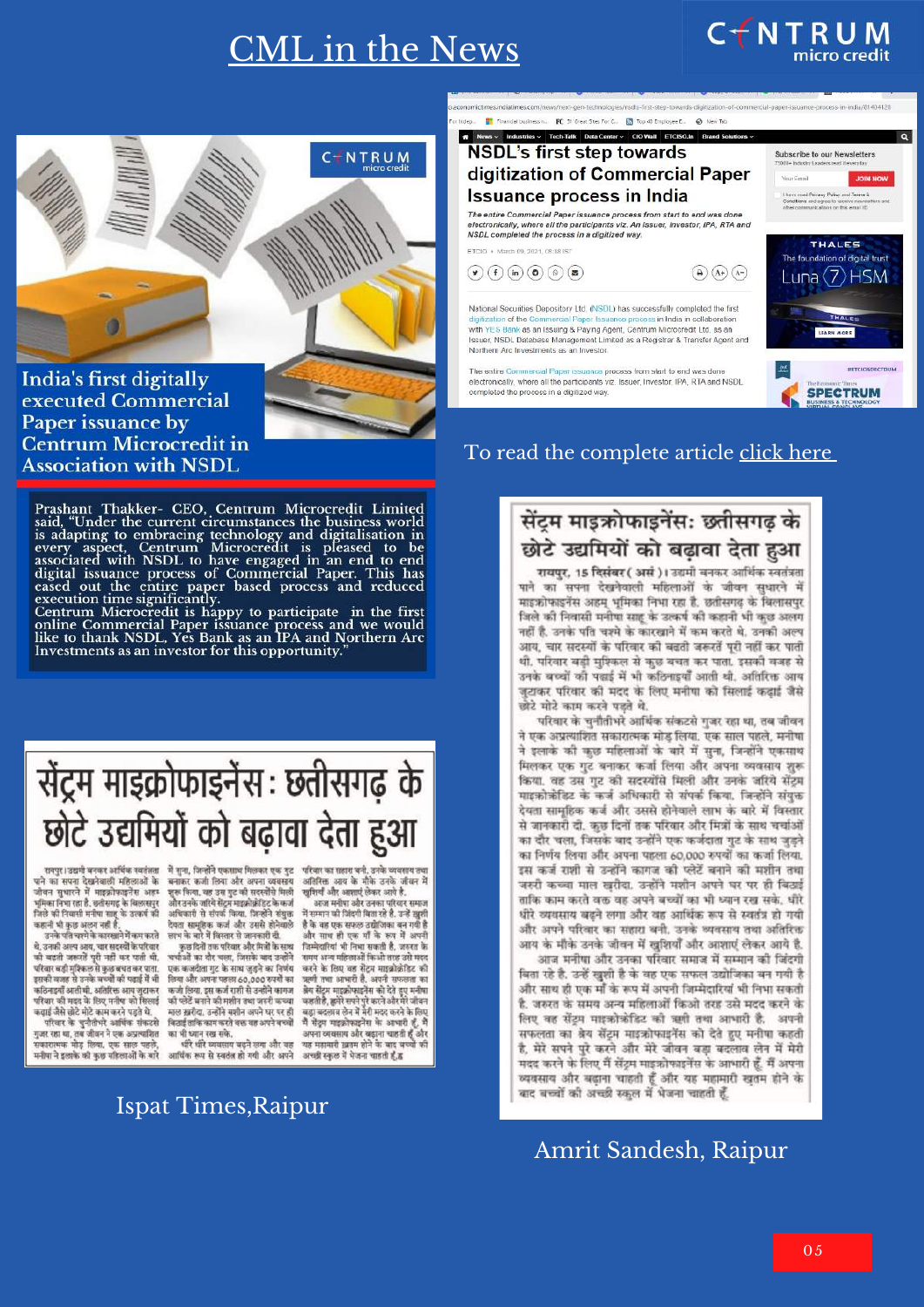## **Celebration & Events:**

![](_page_5_Picture_1.jpeg)

#### **Women ' s Day Celebration**

For Women's Day this year, we held a webinar with our partner DocOnline on "Cervical Cancer awareness and Prevention" followed by playing Dumb Sharades and cake cutting.

![](_page_5_Picture_4.jpeg)

![](_page_5_Picture_5.jpeg)

![](_page_5_Picture_6.jpeg)

![](_page_5_Picture_7.jpeg)

## **CML' s feature in MFIN' s Women 's Day video**

MFIN created a well documented video having Happy pictures of Customers from different Microfinance Institutes. 3 of our Customer photos were featured in their video.

To watch the complete video [click](https://www.youtube.com/watch?v=pn0tAAGQscY) here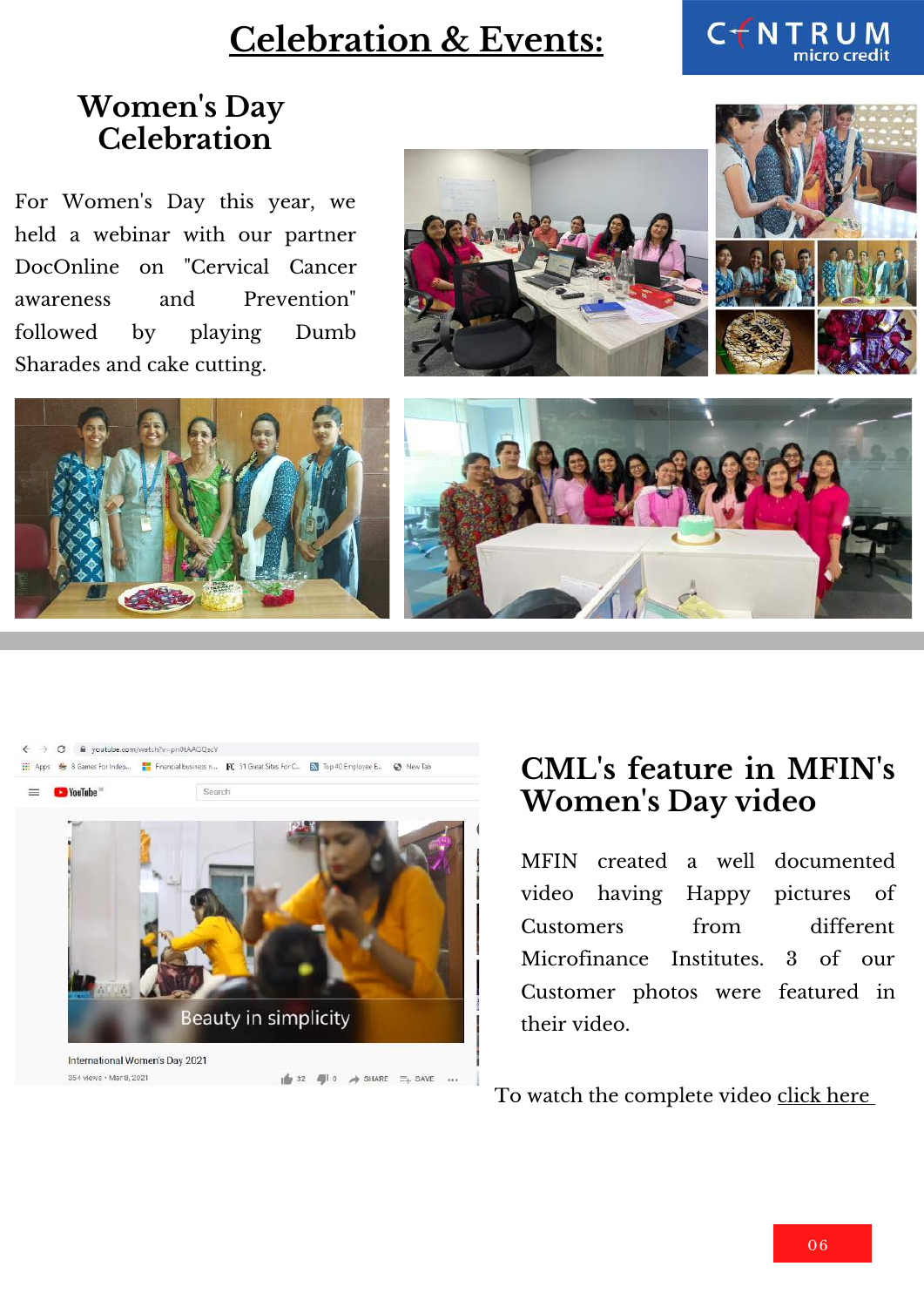CTNTRUM

![](_page_6_Picture_1.jpeg)

#### **Video Contest Winner- Loan Officer Category**

We launched a video contest for our Loan Officers, where they needed to take a video of them interviewing our customers. The winner of the Video Contest for the month of January is Snehal Mahadik from BKC, Mumbai

## **Video Contest Winner - Branch Manager Category**

We launched a video contest for our Loan Officers, where they needed to take a video of them interviewing our customers. The winner of the Video Contest for the month of January is Snehal Mahadik from BKC, Mumbai

![](_page_6_Picture_6.jpeg)

![](_page_6_Picture_7.jpeg)

#### #centrummicrocredit

1 week ago

#microcredit #microloans #smallloans #microfinance #mfi View all 3 comments noamericawithout\_erica  $\circ$ 

#### **Our Customer photo Featured on MFIN' s Instagram Account**

MFIN Launched its Instagram account where they share the Happy faces of Customers PAN India. Our Happy customer Hansaben and her husband were featured on their page

To view the post [click](https://www.instagram.com/p/CNH460sH2xN/?igshid=sinwxplxu7mw) here